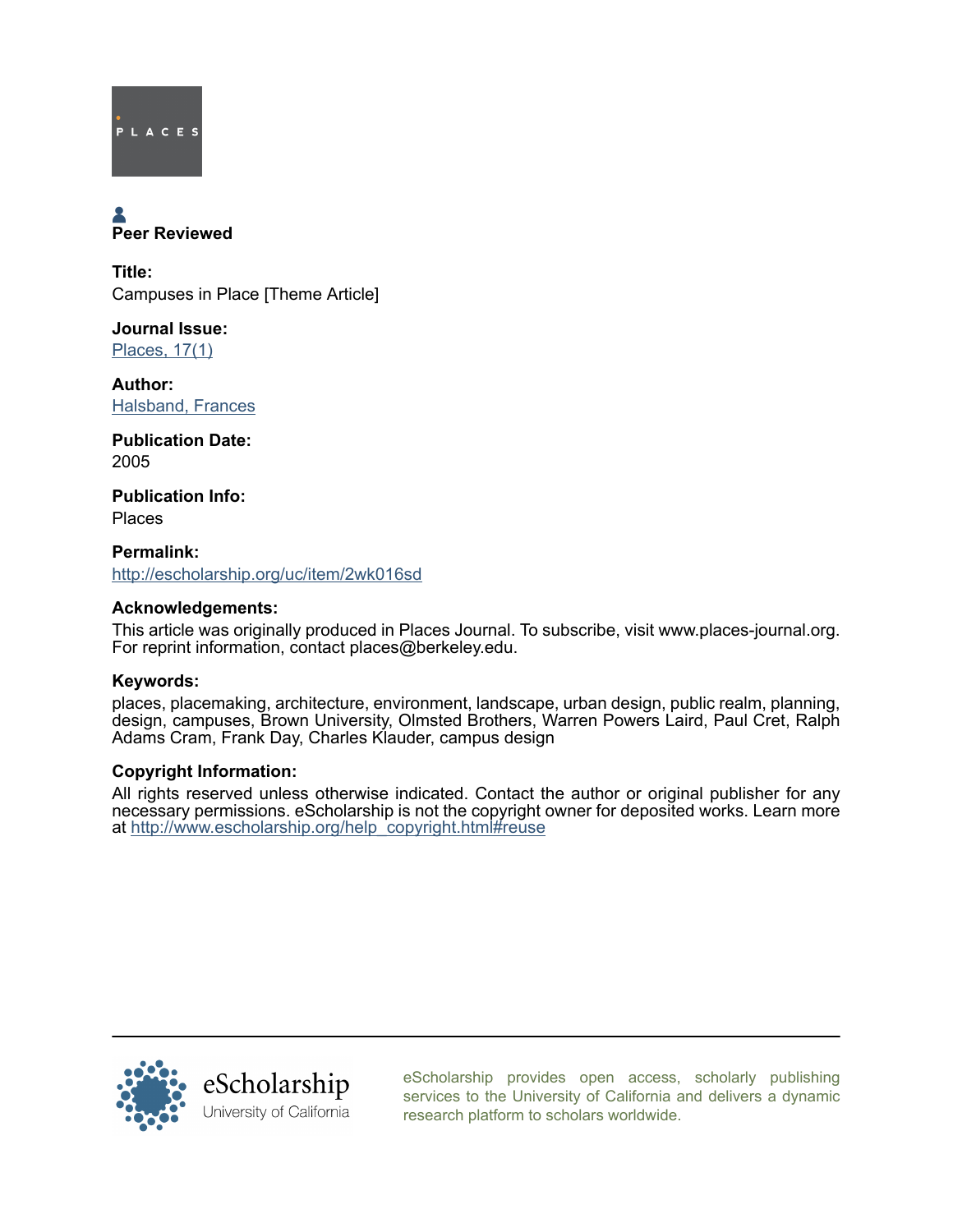# **Campuses in Place**

# **Frances Halsband**

*Websites, View Books, and finally, campus visits. Lost downtown. No place to park. "Mom, Dad, this is The Place. This is where I want to be."*

The best university campuses are places that have been carefully designed over decades, even centuries. They are places that speak to us of continuing care, thoughtful decision-making, reverence for tradition and ritual, and a harmony of nature, landscape, and architectural design. They are places that invite us to participate in the thoughtful creation of our communal environment. They are familiar, inviting, alluring, mysterious. Richard Brodhead has defined the university as home: "a defensive structure," and a "world of belongingness thrown up against a larger world of exposure and strangeness" — but also, essentially and fundamentally, a "terra incognita," a place of "disorientation, defamiliarization."1 Walking through the gates, we walk into the world of our future.

These qualities raise important questions for designers of new campus buildings and open spaces. Many American university campuses began on open land outside developed areas, but our cities have now grown to envelop them, complicating the distinction between "town" and "gown." Today, many American universities are called upon to be simultaneously inward-focused learning communities and outward-oriented providers of service and amenity. Embedded in urban settings, their greens may be, in some sense, public parks; their libraries, theaters and athletic facilities invite outsiders; and students and nonstudents mingle in adjacent residential neighborhoods and commercial streets — spaces whose rhythms are defined by the campus calendar, but which are fully open to the outside world.

Many of the most difficult issues faced by universities are apparent at their perceived edges. It is here that the characteristic tension between the university's desire to be both included and separated from the larger *polis* becomes most apparent. On campus, pressure to increase the density and scale of buildings often threatens the very qualities of space and social interaction which make campuses memorable. But when universities try to push outward, surrounding neighborhoods are likely to push back — and often with good reason, since these neighborhoods themselves have evolved into historic districts, with their own memorable and distinctive qualities of space and architecture. As a result, campus edges are frequently flashpoints of bitter controversy.

Faced with such strong opposition to external growth,

university planners have recently begun to look for new ways to coexist. One consequence is that the original design paradigm of academic life around a campus green, so carefully considered and nurtured through the last century, is everywhere giving way to new informal places which hide their academic roots. Starbucks is now at the center — and at the edge. Off-campus housing is the new solution to on-campus life. Remotely located biotechnology laboratories are the new norm.

Are these new university spaces "campuses"? Or are they something else entirely? Have we lost the clarity of the original idea of "collegial" life to a blurring of domains; or are dynamic new typologies of mixed-use places for research and learning emerging? Will the next generation of children get out of the car in the middle of this new mélange of university and city and announce *"Mom, Dad, this is The Place. This is where I want to be!"*

#### **An American Ideal**

In the United States, the early twentieth century was a period of intense focus on campus design. The Olmsted Brothers, Warren Powers Laird, Paul Cret, Ralph Adams Cram, Frank Day, Charles Klauder, and others provided campus plans for numerous universities. These places continue to serve as cultural paradigms. Early Olmsted plans showed individual buildings gathered around green lawns with curving boundaries and paths. Typical were the oval lawns of Smith College, shaded with (now) enormous trees, ringed with energetically Victorian buildings, and affording tantalizing glimpses of Paradise Pond. Later designs by Laird, Cret and Klauder kept the sanctity of campus greens, but interpreted them as formal rectangles, bounded by connected ranges of buildings, "where one building serve[d] to enhance, because of proximity, the value of another."<sup>2</sup>

The shape and style of these places was not merely scenographic. Woodrow Wilson, president of Princeton from 1902 to 1910, envisioned a collegiate system of educating the whole man, in and out of the classroom. To him, the college experience required "a certain seclusion of mind preceding the struggle of life, a certain period of withdrawal and abstraction." He described Princeton as "this little world, this little state, this little commonwealth of our own."<sup>3</sup>

Wilson himself sketched a physical reconstruction of the Princeton campus which joined the buildings into quadrangles, or separate colleges, such as he had seen at Oxford and Cambridge. Wilson's Quad Plan was realized in Klauder's romantic design for dormitories that recalled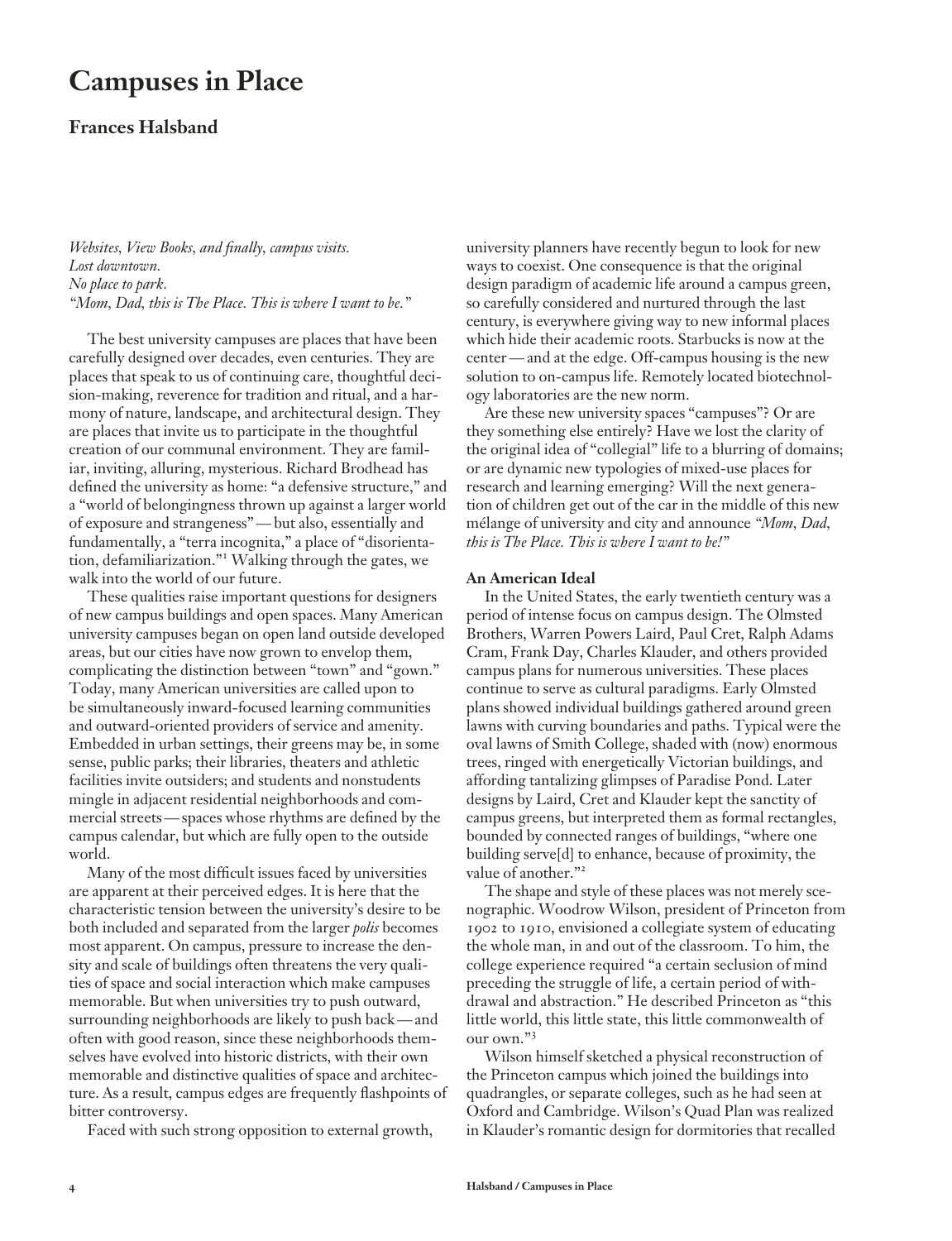

Gothic precedents. The success of such plans at Princeton later influenced Cret, Day, and James Gamble Rogers to make drawings of the Gothic quads which would become the signature elements of Yale in the 1920s.

But the idea of designing a series of quads to define an inner campus space was also not limited to Oxbridge styles. Klauder designed infill buildings at Brown University based on its colonial precedents. He also invented a Tuscan Country style to frame the quads of the rapidly growing Boulder campus of the University of Colorado. These campuses have since been admired, copied, and identified as special places.

**Above:** Brown University campus, c. 1891. Image courtesy of Brown University Archives.

#### **Qualities of Space and Building**

As Barbara Stanton explains in this issue, the essential ingredients of campus are greensward and trees, in a ratio favoring green over buildings. But a campus is also a place that expresses a complex mix of privacy and public purpose. The territories of many older campuses are today defined by iron fences and gates — though the gates are always open and the spaces inside welcome outside participation and use.

Campus landscapes are also furnished with signs, maps and information kiosks; artwork and commemorative plaques (free of commercial advertising) reward visitors' attention; and amenities such as benches, night lighting, and bicycle racks make them safe, convenient, and pleasant to use. Some of the great university campuses also include broad flights of steps which still invite us to sit and watch the passing scene.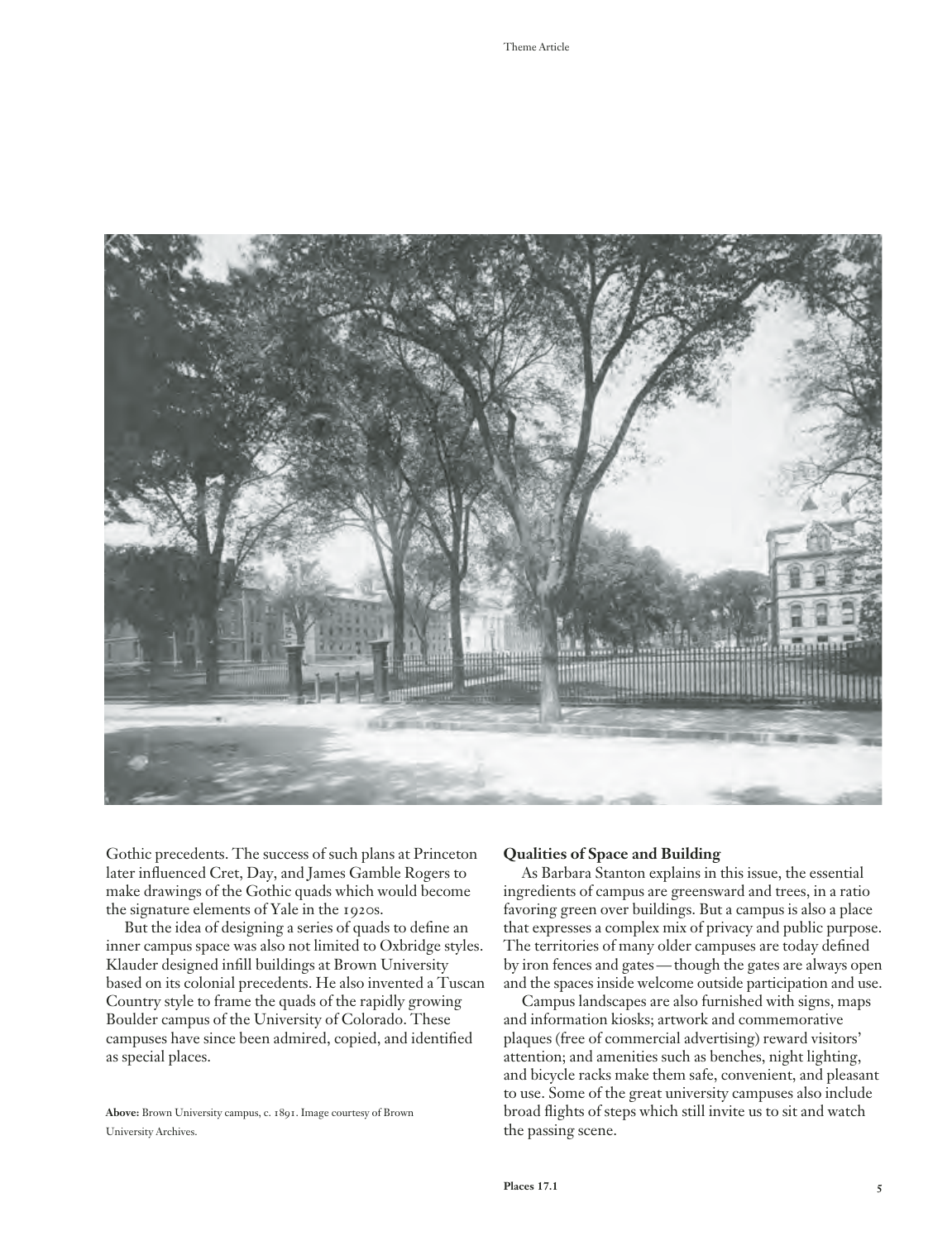In addition, the elimination of much vehicle traffic on campuses creates an oasis of safety and quiet. With fewer cars, there is no need for wide road beds, harsh street lights, or clearly defined sidewalks. A simple lane, wide enough for a fire truck, edged with granite, speaks of a great freedom of pedestrian activities — walking, meandering, contemplating, even sitting down. It is no wonder that rituals such as "chalking the walk" have become much loved traditions in such settings.

guished by a finely woven tapestry of tiny inhabited spaces; and, as Dan Friedman explains in this issue, the bold new master plan for the University of Cincinnati creates a unified setting for a variety of contemporary buildings.

Still other campuses, such at that of Brown University, find their identity as places with deliberately contrasting styles. Brown's buildings are diverse, quirky, often brilliant, always individualistic — all qualities that embody the character of the place. At Brown one has to ask which came



Memorable university campuses may also be distinguished by a prevailing architectural style. However, uniformity is less an end in itself than a means to provide the sense of continuity, background and identity against which distinctive individual buildings may stand out. In design terms it is a question of establishing a "ground" against which a "figure" may become visible. An identifiable building style may also inspire a sense of belonging. Thus one may think of Princeton and Duke as Gothic, Harvard as Georgian, and University of Virginia as Classical — even when closer inspection reveals far more diversity among individual buildings.

The sense of a planned building ensemble is clearly important to the sense of a campus. Even on campuses where relatively little effort is made to arrive at a uniformity of style, a sense of appropriate scale still emerges. Often in such cases the landscape is made to do the principal work of tying the whole together. Thus, the intense green leafy canopy of Amherst College unites two hundred years of building design; the University of Oregon is distinfirst, the diversity of thought characteristic of its intellectual atmosphere, or the diversity of its buildings?

While campuses are distinctive as ensembles, their best individual buildings also proclaim a certain public orientation. Signs tell you their names and what you may expect to find inside. Grand front doors welcome entry. Public buildings are located in many other places in our cities, but rarely do we find the same quality of invitation.

#### **Qualities of Campus Life**

In this issue, Peter Salovey describes universities as places of creative encounter. He writes that they must include places of informality and interaction. Carol Christ also writes of the importance of public space in a university setting. In today's fragmented world, people may long for the sense of community fostered by such a pattern of sociability.

In the city, informal interaction is rare, sometimes dangerous, and requires extraordinary circumstances. But on a campus a sense of containment and common purpose,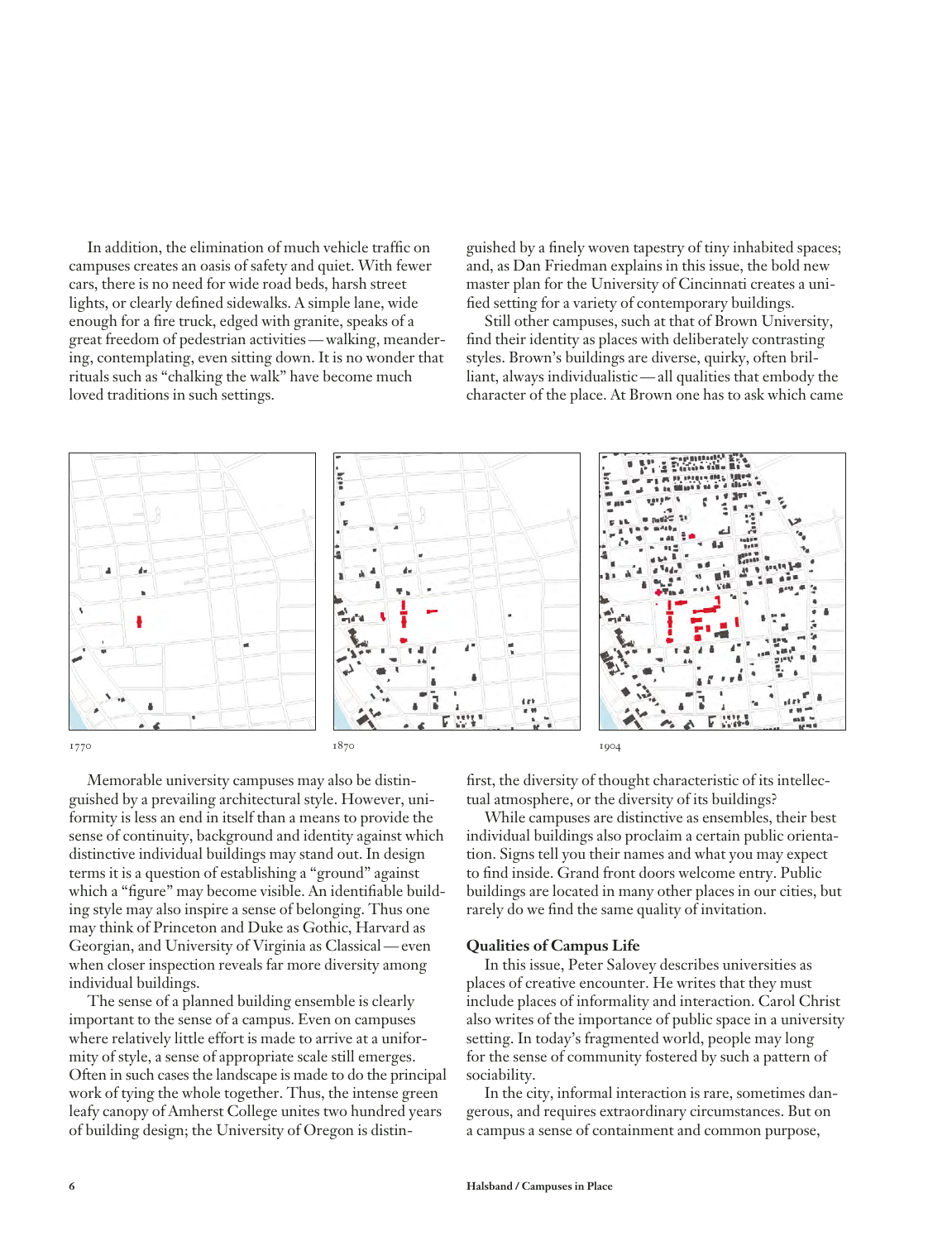the coordination of schedules, and the existence of shared spaces for dining and living increase everyone's chances of encountering others with common interests, goals and desires. Add to this the social vitality of young adults, and one can see how a high level of informal interaction is typical of campus environments. On campuses there are people moving about at all times of the day and night; outdoor furnishings will be used.

Creativity blossoms in such free-flowing nonhierarchi-

#### **Campuses Today**

Many of the qualities described above have characterized American campuses for more than two hundred years. But the campus of the twenty-first century is also a very different place than it was fifty, or even fifteen, years ago.

As noted earlier, the most obvious change has to do with physical growth. Maps of Brown clearly illustrate this exponential increase of size. Such growth reflects the reality of increasing numbers of students, faculty and staff.



 $1975$  2003

cal environments, and college leaders have long defined their mission as going beyond mere classroom learning. The founders of Pembroke College sought to create "a new academic atmosphere with that inner quietness which only spacious and dignified surroundings permit."<sup>4</sup> Likewise, the trustees of Brown in 1925 recognized that even dormitory rooms were integral to the college experience: "A student's room is not only an effect, but a cause of his character, and a worthy and dignified environment is felt at once in the student's intellectual and moral life."5

Well-designed outdoor spaces, and plenty of them; in-door spaces like libraries and student centers; numerous and diverse places where people feel welcome: these are all ultimately essential settings for the nurture of informed citizens.

Campus growth. Images from "Strategic Framework for Physical Planning, Brown University, October 2003," R.M. Kliment & Frances Halsband Architects.

Students need classrooms and places to live; professors need offices and laboratories; and library collections will continue to expand and require more space.

Along with growth in the number of buildings has come an increasing differentiation and specialization of building types. Yesterday's multipurpose gym has given way to today's indoor track, basketball and hockey arena, fitness center, swim center, and squash courts. Laboratory space has become similarly specialized. And to support the growing number of employees and students living off campus, parking garages are now needed, despite the best efforts at demand management.

The size and scale of individual buildings also continues to increase. The footprint of a research laboratory is now about 60,000 sq.ft., and a width of 130 ft. is deemed desirable. Such a behemoth will not fit easily on a carefully crafted historic campus. If located in an existing neighborhood, its associated impacts, including increased traffic congestion, will often be fiercely resisted by nearby residents.

As the old campus becomes a revered historic artifact —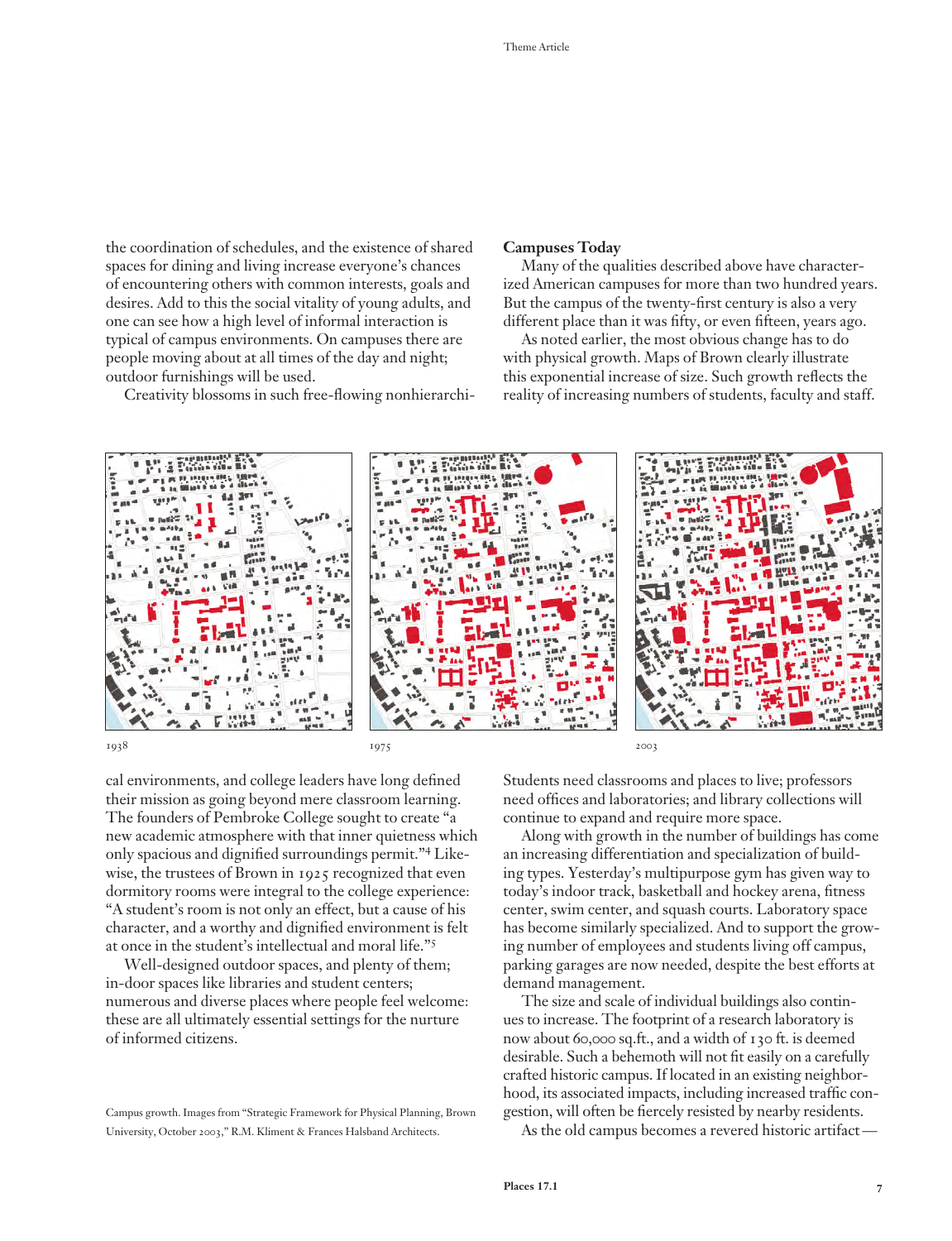a "garden of delights" in which to enact historic rituals — it also becomes, ironically, less amenable to changes that might keep it vital in everyday use. Campus design guidelines, historic designations, tradition, nostalgia, and the force of alumni sentiment all combine to limit needed flexibility and change. Yet simultaneously, the desire to constantly reinvent and regenerate the institution requires expression in new forms, new styles, creating a parallel demand for associated places where new things are welcome.

Of course, there are very few, if any, old campuses which are so perfect that they cannot tolerate positive change. Architecture magazines and Websites show infill projects of subtlety and charm: new buildings, additions, and renovations which transform worthy old containers into exciting spaces for new programs. Indeed, the opportunity to work in a context rich with association, with a client group willing to take intellectual risks, makes campus commissions among the most highly desired by architects. Similarly, the best current campus plans manage to identify new building sites and craft design guidelines for them that reflect awareness of both contemporary and historical values.

#### **A Question of Boundaries**

Even so, the reality is that as universities face pressures for growth they have been trying to expand beyond their traditional edges. Examined collectively, such efforts seem to indicate that different types of campuses exhibit different potentials for development. In particular, some edges seem to invite incremental expansion, while others seem to demand a more radical leapfrogging to distant sites.

As the case studies in this issue indicate, campuses with

clearly defined edges are more likely to expand by taking the form of the adjacent city. These extensions are likely to be commercial in character and made up of large-scale buildings which hug the street line. In such buildings, public uses are allowed to occupy the ground floor, and little attempt is made to continue patterns of associated open space or landscaping that might tie them to older campus traditions. Their style may express an overt rejection of historical campus precedents (even if the real choice was dictated by the necessity of making peace with the neighbors).

Designing new campus buildings to look like a part of the adjacent city, and including services, commercial and office space in them, are clearly strategies of camouflage and disguise. To appeal further to residents of surrounding communities, such "stealth" expansion may even involve inviting private developers to construct the buildings. Thus commercial housing developers are increasingly being called on to build and operate university housing, and Barnes & Noble may now be the university bookstore of choice.

Following this paradigm, Columbia's new student dormitory on Broadway includes a public library and a video store on the ground floor. Access to these spaces is from Broadway, while the students must enter their residence from a side street. In this case, the local community board indicated that its approval of the project was contingent on it being clad in Upper West Side yellow brick, not Columbia red brick.

 The story of Ohio State's High Street development, described in this issue by David Dixon, shows the lengths to which campus planners have gone to address community concerns.

Here is the key to the whole matter: The object of the college, as we have known and used and loved it in America, is not scholarship (except for the few, and for them only by way of introduction and first orientation), but the intellectual and spiritual life. What we should seek to impart in our college, therefore, is not so much learning itself as the spirit of learning. This spirit, however, they cannot get from the classroom unless the spirit of the

class-room is the spirit of the place as well, and of its life, and that will never be until the teacher comes out of the class-room and makes himself a part of that life. Contact, companionship, familiar intercourse, is the law of life for the mind. The comradeships of undergraduates will never breed the spirit of learning. The circle must be widened. It must include the older men, the teachers, the men for whom life has grown more serious and to whom it

has revealed more its meanings. So long as what the undergraduates do and what they are taught occupy two separate, air tight compartments in their consciousness, so long will the college be ineffectual.

*— Woodrow Wilson 1905 Phi Beta Kappa oration at Harvard University*<sup>9</sup>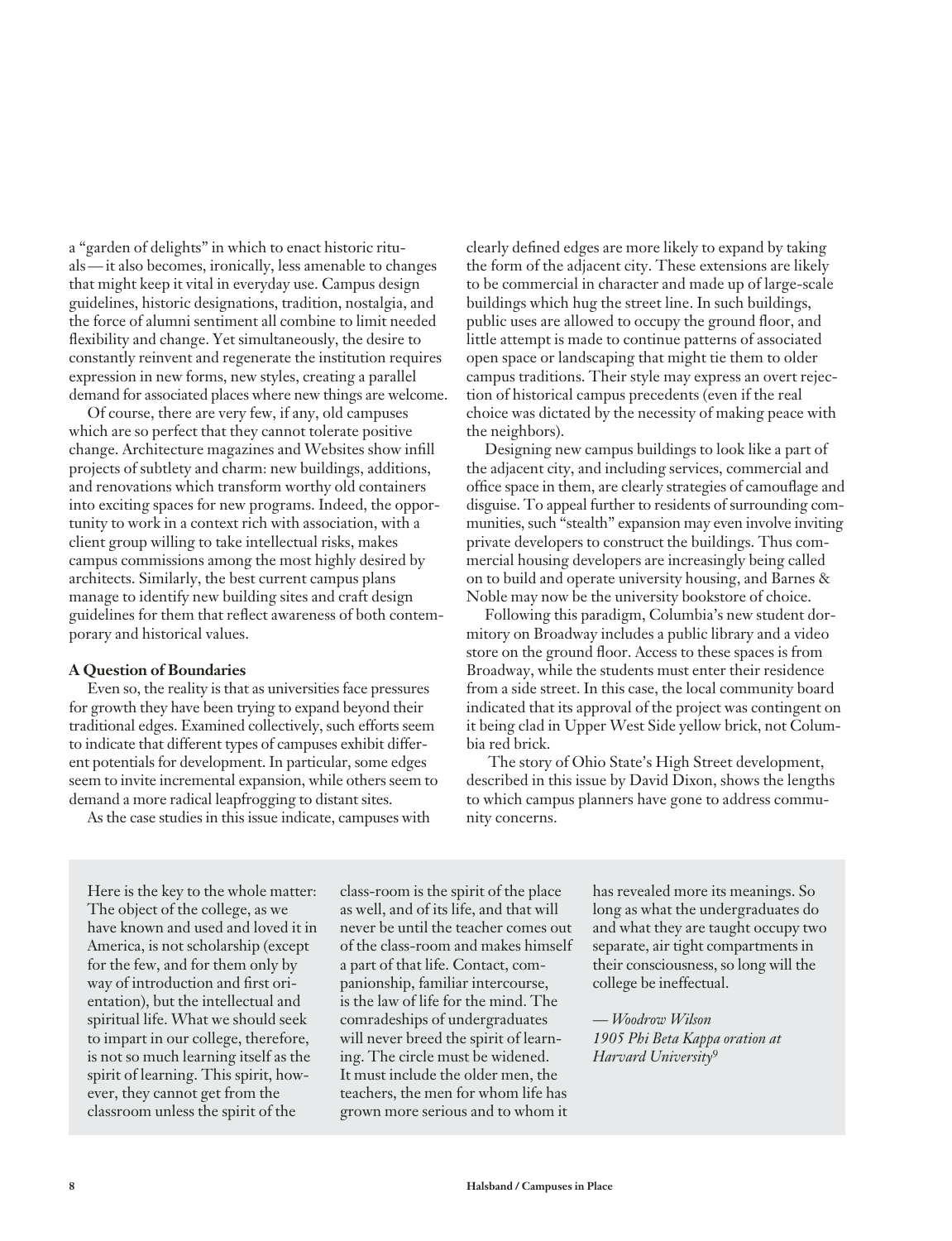

The Walk, a proposed design for the extension of the Brown University campus joining Lincoln Field and Pembroke Green, May 2004, R.M. Kliment & Frances Halsband Architects/Todd Rader & Amy Crews Landscape Architects LLC.

#### **Fuzzy vs. Hard Boundaries**

Criteria for expansion are not as clear-cut at campuses whose edges are less well defined. Here opportunities may exist for expansion following a more gentle continuum, easing the tensions of the visible and fixed boundary, and paving the way for closer interconnection and interaction between town and gown.

Brown is one such place with fuzzier boundaries. Shared streets have provided an opportunity for limited expansion of its campus within the surrounding College Hill neighborhood. Such conditions have recently made it possible to plan for an extension of the campus walkway system to link the cores of the old Pembroke and Brown campuses across two city streets. The centerpiece of this plan is a new Walk, whose furnished green spaces are bounded by new academic buildings that open both internally to the greens and externally to neighboring streets. Among other things, the plan envisions retaining and reconfiguring significant historic buildings for new uses, while it also proposes moving one old house whose location conflicts with the new open areas to fill a gap elsewhere in the historic district.<sup>6</sup>

 Another less obvious example of a university with fuzzy boundaries is New York University. Indeed, its edges are nearly impossible to identify. Over the years NYU has managed to expand largely by buying and renovating commercial loft buildings, transforming them into offices, classrooms, laboratories and housing, while maintaining commercial tenancies on the ground floor. While it has faced major battles in constructing new space, such gradual inhabitation of existing buildings continues without comment. In technical terms, New York zoning limits classroom uses to the area west of Broadway, but this boundary is visible only to university planners. On the street, the principal visual clue to the presence of NYU are the purple flags flown on all its buildings.

#### **Moving Off Campus**

In some cases, the edges of a university may ultimately prove immovable, and it may be essential to start anew in a distant place.

As Richard Bender and John Parman point out in their article, this has long been the policy of the University of California, which has developed new campuses around the state rather than centralize its operations in a few locations. Today this process continues with the design and construction of a tenth UC campus in the town of Merced in the fast-urbanizing Central Valley. However, even in such situations, they point out, important questions surround the location and design of campus spaces, especially as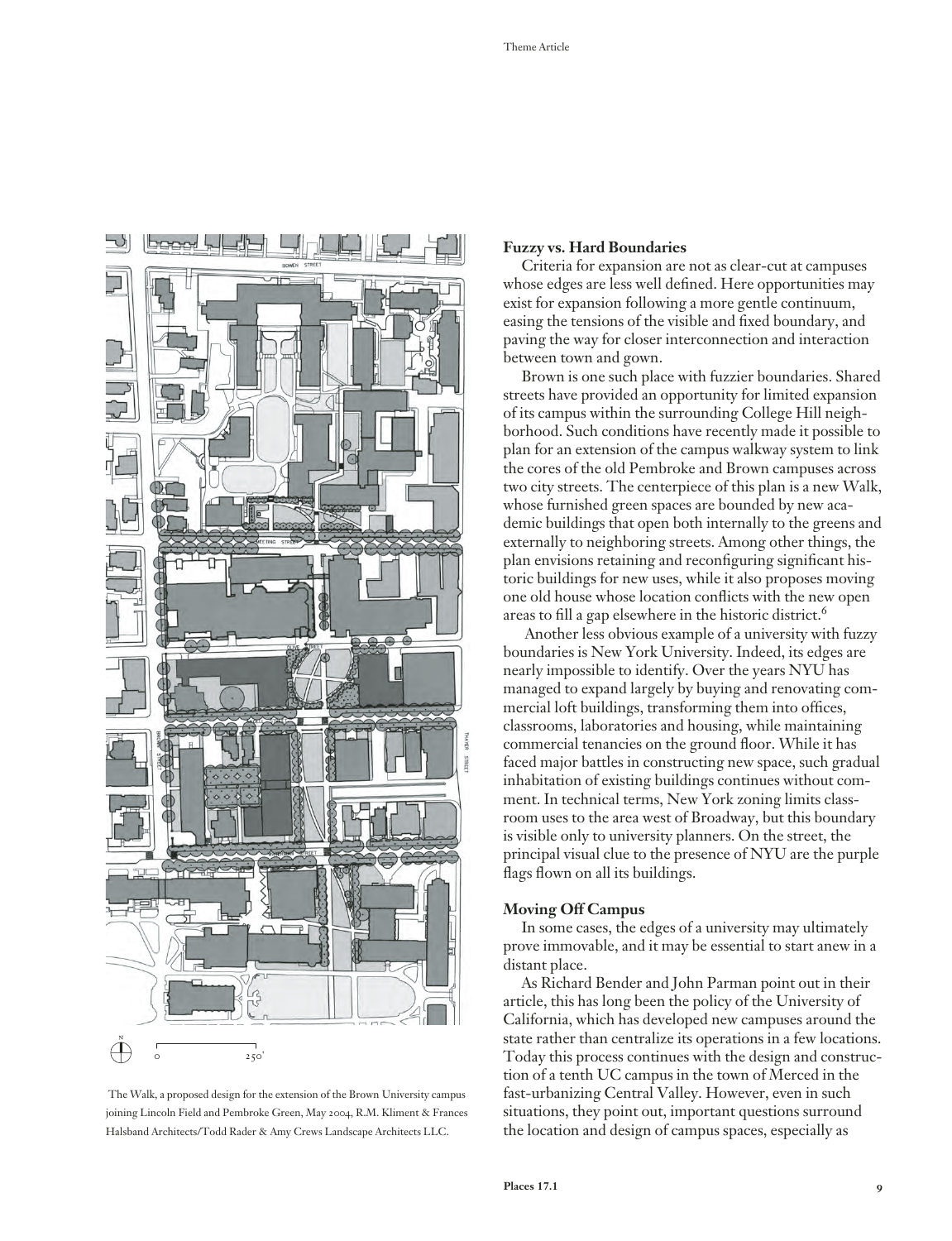they may be used to create new poles of growth or stabilize older patterns of development.

Smaller institutions can also employ a leapfrog strategy, especially when it comes to siting large new buildings. Brown is choosing to locate several large departments in buildings away from its existing campus on historic College Hill in areas of Providence dominated by abandoned manufacturing buildings and underutilized commercial properties. Eventually, it hopes to join the city in a broader redevelopment of one of these areas

To maintain an identification with Brown, a new campus will need to have a physical connection through a clearly defined circulation infrastructure involving such elements as bicycle lanes, shuttle routes, and signage. The new satellite campus will also need many essential elements of the old campus: inviting furnished open spaces separated from traffic and surrounding commercial life, recognizable and permeable boundaries relevant to campus functions and the life of nearby communities, and buildings of public character and related scale.

As described by Marilyn Taylor, Columbia University, long confined to an extremely hard-edged campus, is also planning a major expansion. Its new ensemble of buildings at Manhattanville will leapfrog geographic barriers and nearby neighborhoods and provide a link to their medical school campus further north. The redevelopment of Manhattanville is planned as a simultaneously urban and academic environment.

Literally and figuratively, this mixed-use precinct is being conceived as a "sandwich." It will be built on a "factory" of below-grade infrastructure and services provided by Columbia. But the three floors closest to street level will be devoted to public use. Above that, spaces will be occupied by university laboratories and other academic spaces. Renzo Piano has described this new effort as follows:

*The idea is not to make a citadel. One century ago, the only way to design a campus was monumental architecture, giving a sense of security. Today the university is in communication with life, so the story to tell today is completely different. It's more about permeability, more about participation. The model of the university today is more related to reality.*<sup>7</sup>

Such a stratification of public urban space with academic space may well provide a new prototype for accommodating the variety of desires at the edges of the most urban university campuses. It allows local communities to maintain their identity, local governments to maintain the social fabric of the city, and deeply embedded urban universities to expand their facilities to compete with their peers.



**10 Halsband / Campuses in Place**